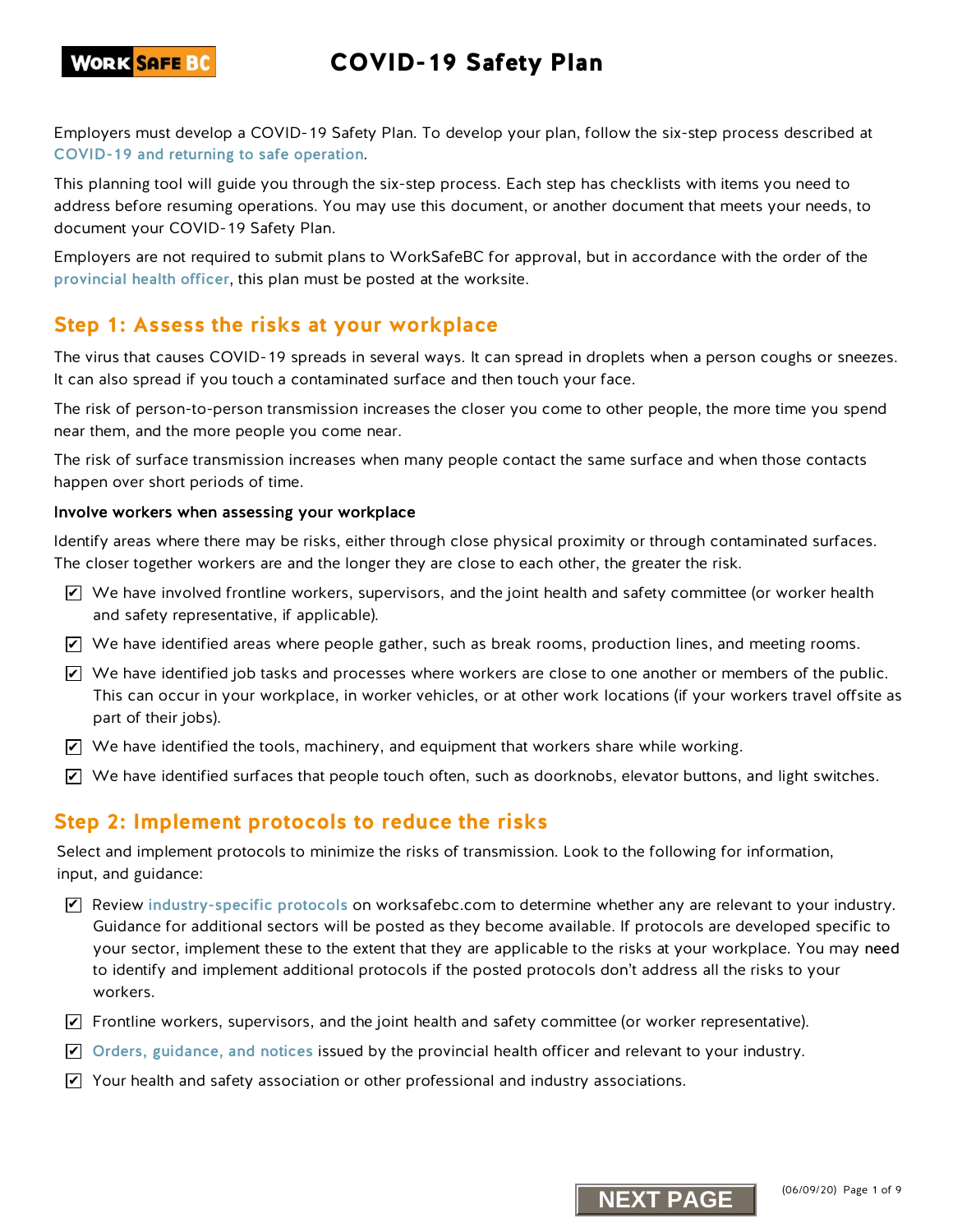## **WORK <mark>SAFE B</mark>C**

# COVID-19 Safety Plan

Different protocols offer different levels of protection. Wherever possible, use the protocol that offers the highest level of protection. Consider controls from additional levels if the first level isn't practicable or does not completely control the risk. You will likely need to incorporate controls from various levels to address the risk at your workplace.



First level protection (elimination) — Limit the number of people in your workplace where possible by implementing work-from-home arrangements, establishing occupancy limits, rescheduling work tasks, or other means. Rearrange work spaces to ensure that workers are at least 2 m (6 ft.) from co-workers, customers, and members of the public.

Second level protection (engineering controls) — If you can't always maintain physical distancing, install [barriers](https://www.worksafebc.com/en/resources/health-safety/information-sheets/covid-19-health-safety-designing-effective-barriers?lang=en) such as plexiglass to separate people.

Third level protection (administrative controls) — Establish rules and guidelines, such as posted [occupancy limits](https://www.worksafebc.com/en/resources/health-safety/posters/help-prevent-spread-covid-19-occupancy-limit?lang=en) for shared spaces, designated delivery areas, cleaning practices, and one-way doors and walkways to keep people physically separated.

Fourth level protection (PPE) — If the first three levels of protection aren't enough to control the risk, consider the use of non-medical masks. Be aware of the limitations of [non-medical masks](https://www.worksafebc.com/en/resources/health-safety/information-sheets/covid-19-health-safety-selecting-using-masks?lang=en) to protect the wearer from respiratory droplets. [Ensure workers are using masks appropriately](https://www.worksafebc.com/en/resources/health-safety/posters/help-prevent-spread-covid-19-how-to-use-mask?lang=en).

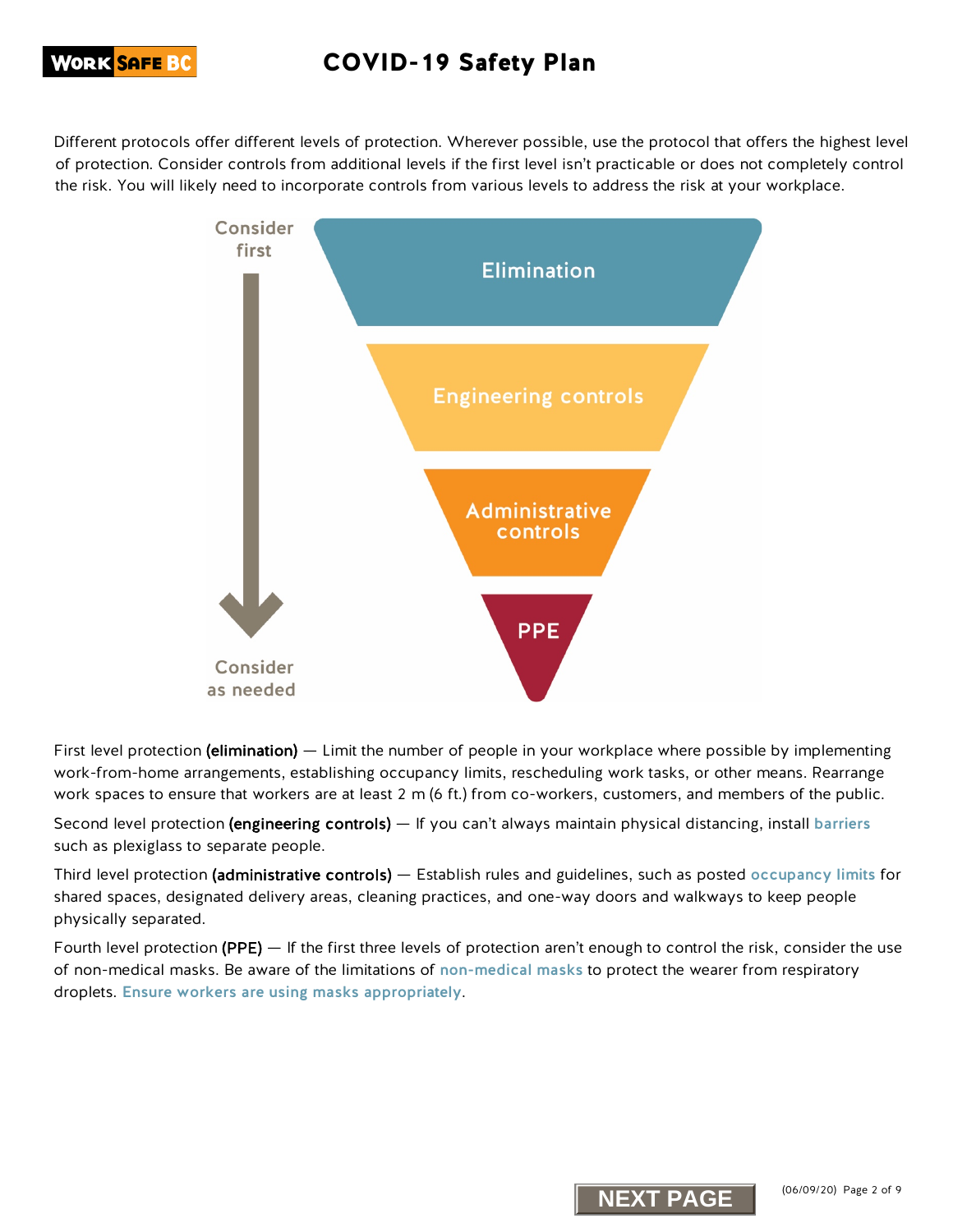### **WORK <mark>SAFE BC</mark>**

# COVID-19 Safety Plan

First level protection (elimination): Limit the number of people at the workplace and ensure physical distance whenever possible

- $\blacktriangleright$  We have established and posted an occupancy limit for our premises. Public Health has advised that the prohibition on gatherings of greater than 50 people refers to "one-time or episodic events" (weddings, public gatherings), and is therefore not intended to apply to workplaces. However, limiting the number of people in a workplace is an important way to ensure physical distancing is maintained. [Public Health has developed gui[dance for the retail food and grocery store sector](https://www2.gov.bc.ca/assets/gov/health/about-bc-s-health-care-system/office-of-the-provincial-health-officer/covid-19/guidance_to_grocery_stores_april_25_final.pdf) that requires at least 5 square metres of unencumbered floor space per person (workers and customers). This allows for variation depending on the size of the facility, and may be a sensible approach for determining maximum capacity for employers from other sectors that do not have specific guidance on capacity from Public Health.]
- $\Box$  In order to reduce the number of people at the worksite, we have considered work-from-home arrangements, virtual meetings, rescheduling work tasks, and limiting the number of customers and visitors in the workplace.
- $\Psi$  We have [established and posted occupancy limits](http://www.worksafebc.com/en/resources/health-safety/posters/help-prevent-spread-covid-19-occupancy-limit?lang=en) for common areas such as break rooms, meeting rooms, change rooms, washrooms, and elevators.
- $\blacktriangledown$  We have implemented measures to keep workers and others at least 2 metres apart, wherever possible. Options include revising work schedules and reorganizing work tasks.

- Reducing the number of customers
- Limiting the clubhouse to one way traffic
- No walk on tee times are allowed
- Second Proshop computer has been moved to allow employee distancing

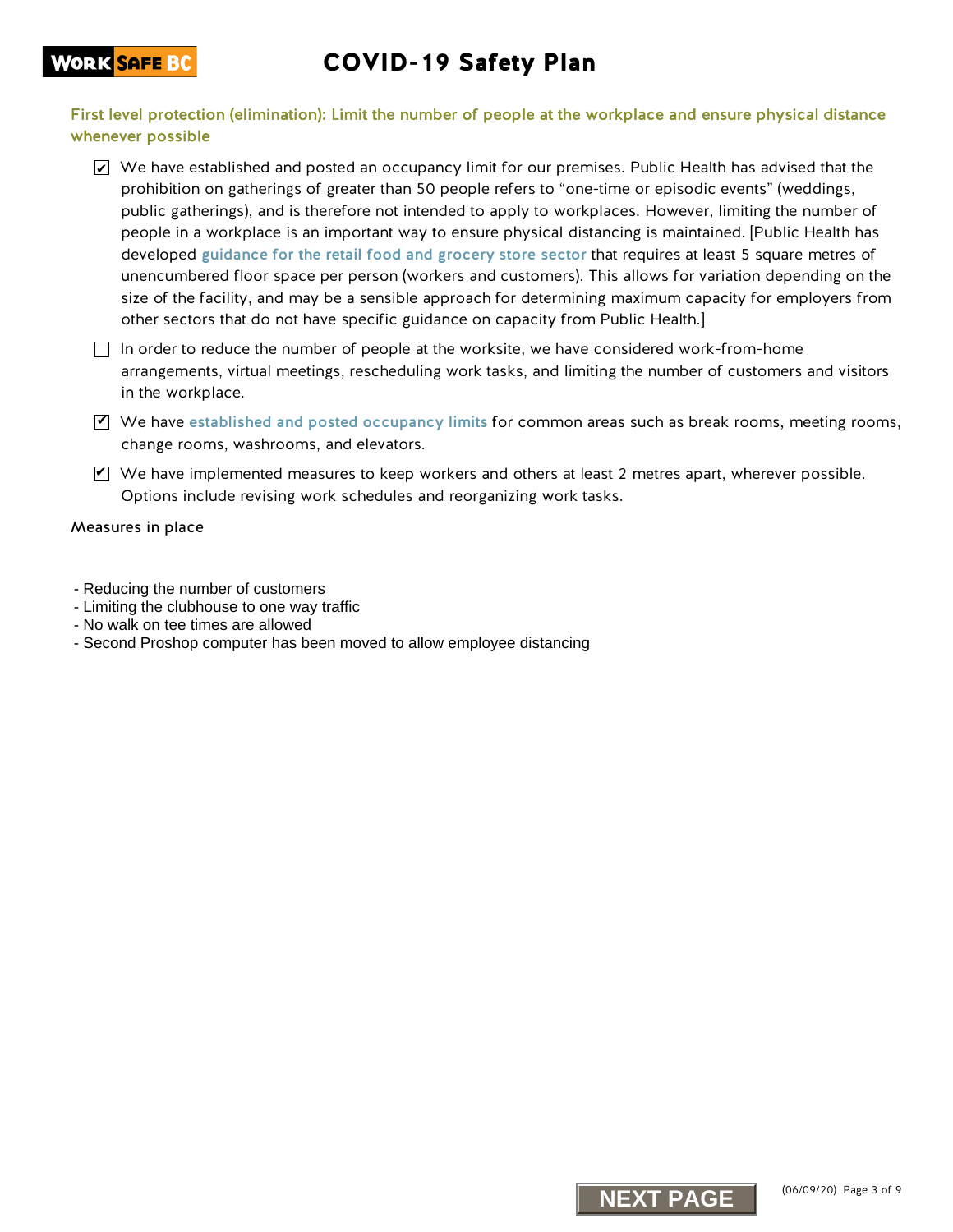# COVID-19 Safety Plan

#### Second level protection (engineering): Barriers and partitions

- We have installed [barriers](https://www.worksafebc.com/en/resources/health-safety/information-sheets/covid-19-health-safety-designing-effective-barriers?lang=en) where workers can't keep physically distant from co-workers, customers, or others.
- $\blacktriangleright$  We have included barrier cleaning in our cleaning protocols.
- $\blacktriangleright$  We have installed the barriers so they don't introduce other risks to workers (e.g., barriers installed inside a vehicle don't affect the safe operation of the vehicle).  $Z$  We have installed barriers where workers can't keep physically distant from co-work<br>  $Z$  We have included tharrier cleaning in our cleaning protocols.<br>
Σ we have included tharriers changing our cleaning protocols<br>
ass

- Plexiglass partition has been installed the the proshop between the customer and on site staff.
- Glass partition has been installed in the concession above the counter between customer and on site staff

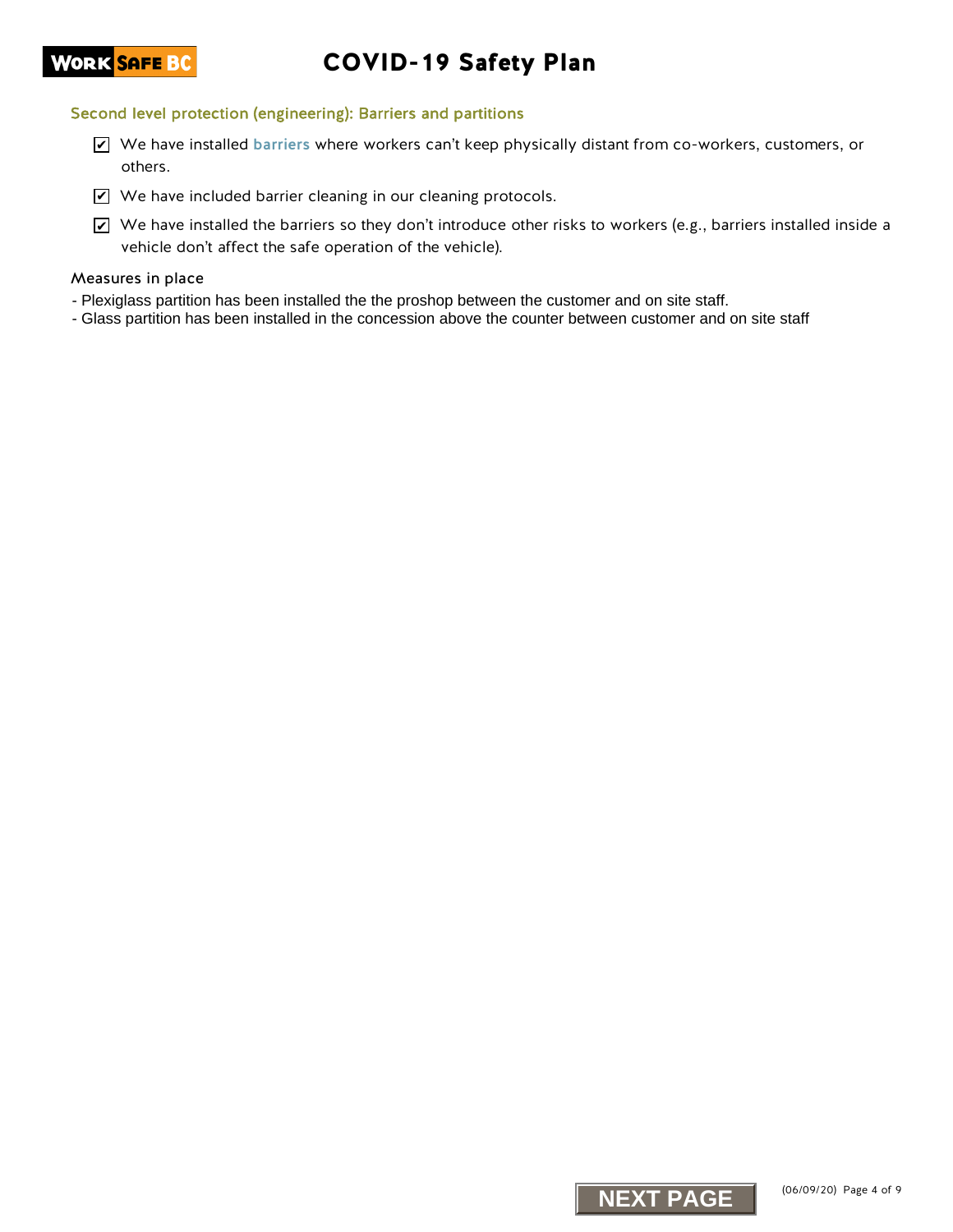# COVID-19 Safety Plan

#### Third level protection (administrative): Rules and guidelines

- $\triangleright$  We have identified rules and guidelines for how workers should conduct themselves.
- $\blacktriangleright$  We have clearly communicated these rules and guidelines to workers through a combination of training and signage.  $X$  We have identified rules and guidelines for how workers should conduct themselves.<br>
NEXT PAGE<br>
NEXT PAGE<br>
Notions to have a clearly communicated these rules and guidelines to workers through a communicated<br>
surange,<br>

- -Employees are to stay home when sick
- -Employees have been instructed on proper cleaning procedures
- -Signage has been placed in multiple areas througout the facility to instruct staff and customers

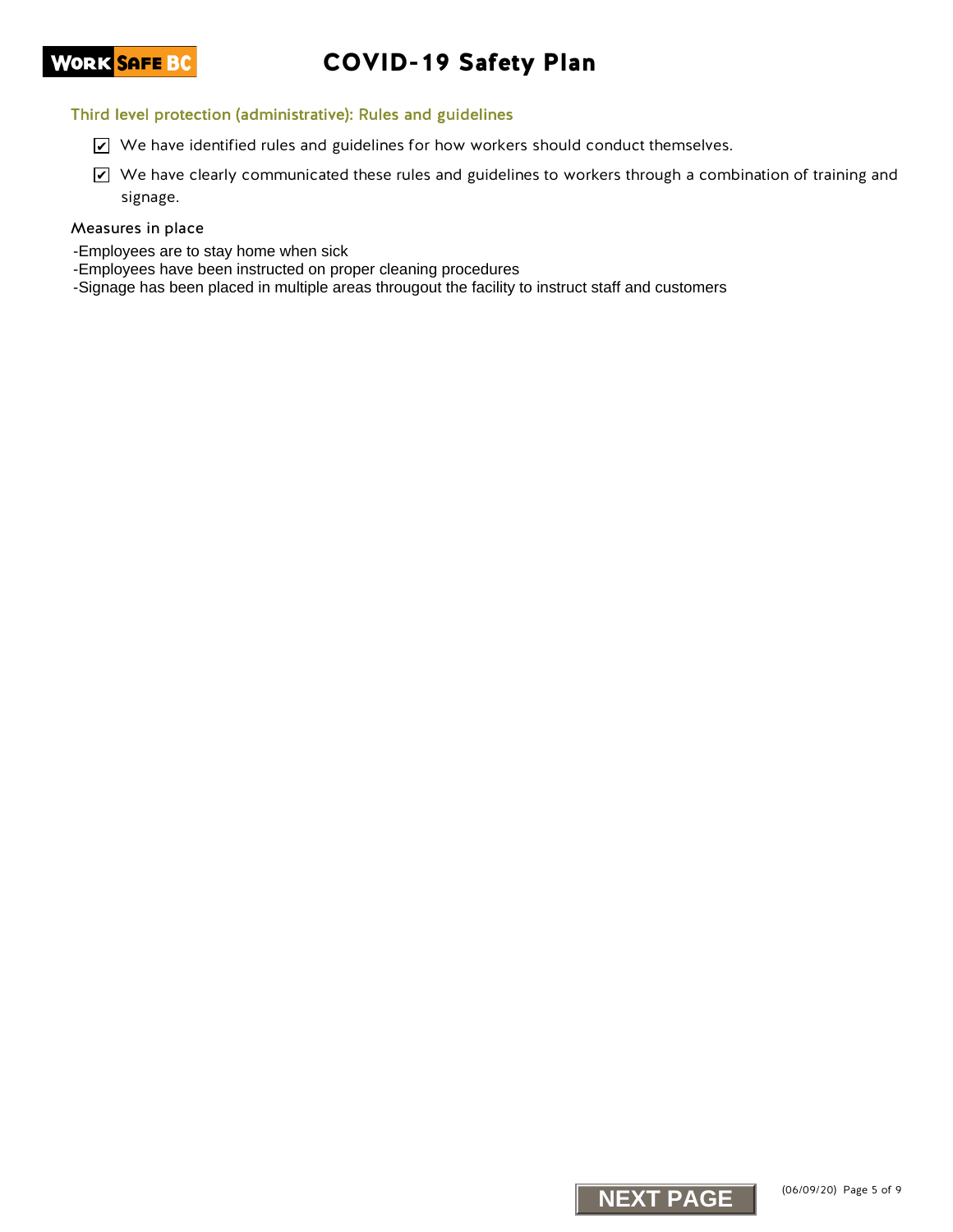# COVID-19 Safety Plan

Fourth level protection: Using masks (optional measure in addition to other control measures)

- We have reviewed the information on [selecting and using masks](https://www.worksafebc.com/en/resources/health-safety/information-sheets/covid-19-health-safety-selecting-using-masks?lang=en) and [instructions on how to use a mask](https://www.worksafebc.com/en/resources/health-safety/posters/help-prevent-spread-covid-19-how-to-use-mask?lang=en).
- $\blacktriangleright$  We understand the limitations of masks to protect the wearer from respiratory droplets. We understand that masks should only be considered when other control measures cannot be implemented. Ne have reviewed the information on selecting and using masks and instructions on<br>EV the vacuum of the formation of masks to protect the wearer from respiratory drople<br>makes should only be considered when other control mea
- $\mathbf{V}$  We have trained workers in the proper use of masks.

- Masks are used when distancing is not possible
- Single use disposable gloves are available to employees at all times

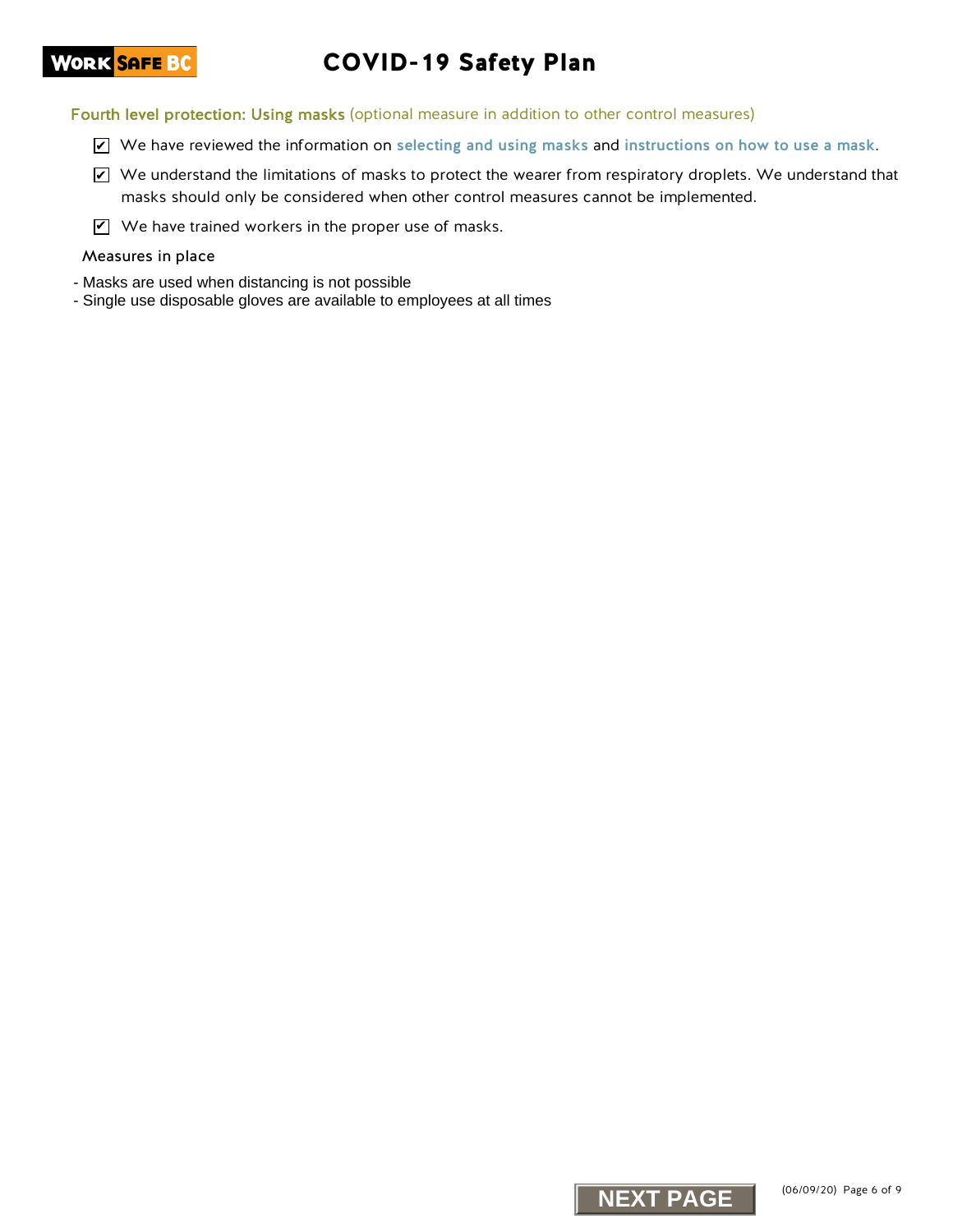# COVID-19 Safety Plan

#### Implement effective cleaning and hygiene practices

- $\triangledown$  We have reviewed the information on [cleaning and disinfecting](https://www.worksafebc.com/en/resources/health-safety/information-sheets/covid-19-health-safety-cleaning-disinfecting?lang=en) surfaces.
- $\blacktriangleright$  Our workplace has enough handwashing facilities on site for all our workers. Handwashing locations are visible and easily accessed.
- $\blacktriangleright$  We have policies that specify when workers must wash their hands and we have communicated good hygiene practices to workers. Frequent handwashing and good hygiene practices are essential to reduce the spread of the virus. [[Handwashing](https://www.worksafebc.com/en/resources/health-safety/posters/help-prevent-spread-covid-19-handwashing?lang=en) and [Cover coughs and sneezes](https://www.worksafebc.com/en/resources/health-safety/posters/help-prevent-spread-covid-19-cover-coughs-sneezes?lang=en) posters are available at worksafebc.com.]
- $\blacktriangleright$  We have implemented cleaning protocols for all common areas and surfaces e.g., washrooms, tools, equipment, vehicle interiors, shared tables, desks, light switches, and door handles. This includes the frequency that these items must be cleaned (number of times per day) as well as the timing (before and after shift, after lunch, after use). **Not have reviewed the information on cleaning and disinterioring surfaces.**<br>
Not have reviewed the internal of the main start of the start of the start of the start of the start of the start of the start of the start of t
- $\blacktriangledown$  Workers who are cleaning have adequate training and materials.
- $\blacktriangledown$  We have removed unnecessary tools and equipment to simplify the cleaning process e.g., coffee makers and shared utensils and plates

#### Cleaning protocols

**WORK <mark>SAFE BC</mark>** 

- -Hand sanitizer is available to customers before entering the clubhouse, and beheind the counter for employees.
- -Tables and counters are sterilized after customer contact.
- -Power carts and pull carts are all sterlized between uses.
- -Debit Machines are sterilized between customer uses.
- -Cash is sterilized before being put away in the til.
- -Washrooms are cleaned hourly when in use
- -Self serve items have been removed from concession to prevent cross contamination

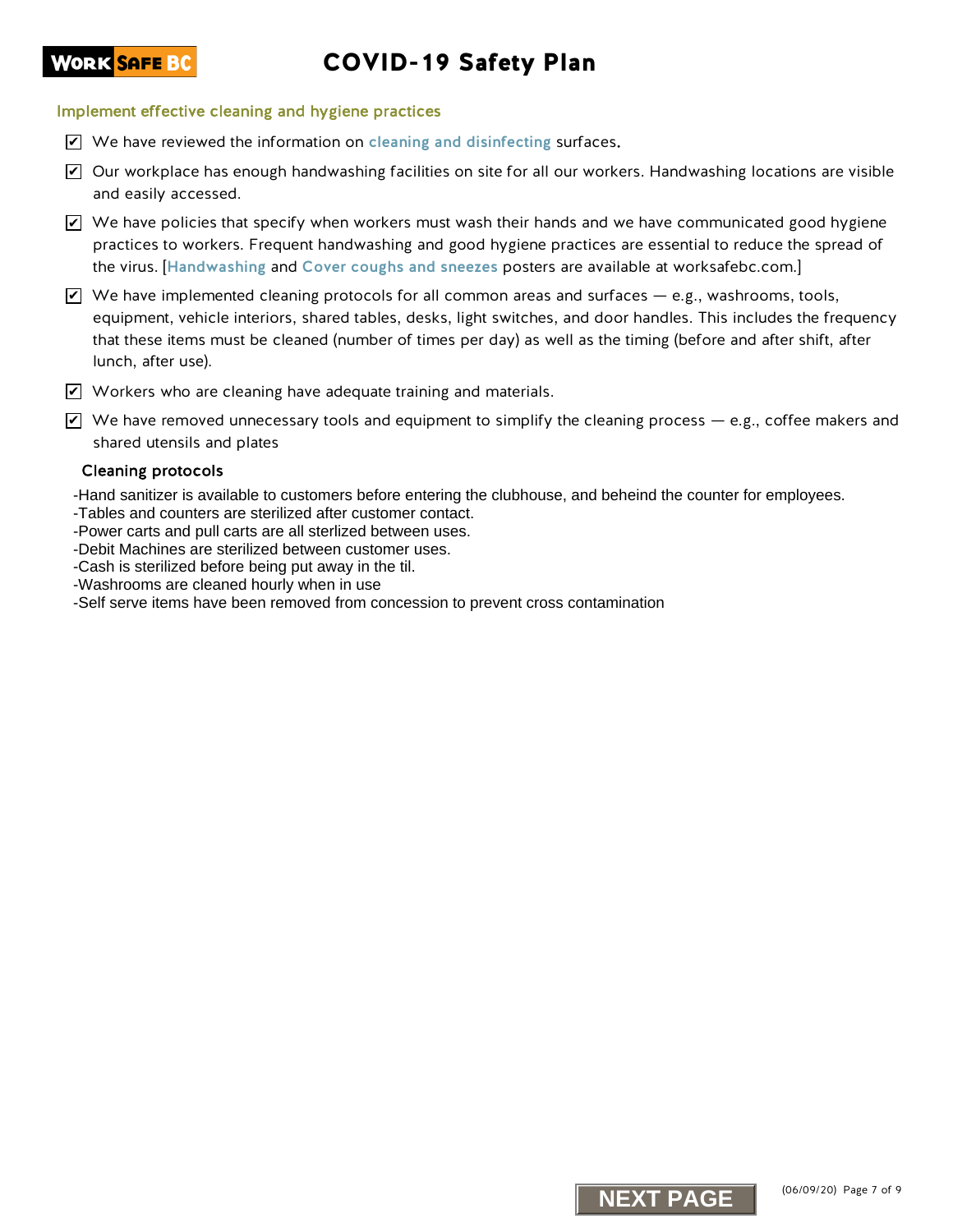# COVID-19 Safety Plan

### **WORK <mark>SAFE BC</mark>**

## **Step 3: Develop policies**

Develop the necessary policies to manage your workplace, including policies around who can be at the workplace, how to address illness that arises at the workplace, and how workers can be kept safe in adjusted working conditions.

Our workplace policies ensure that workers and others showing symptoms of COVID-19 are prohibited from the workplace.

- $\triangledown$  Anyone who has had symptoms of COVID-19 in the last 10 days. Symptoms include fever, chills, new or worsening cough, shortness of breath, sore throat, and new muscle aches or headache.
- $\Psi$  Anyone directed by Public Health to self-isolate.
- $\Psi$  Anyone who has arrived from outside of Canada or who has had contact with a confirmed COVID-19 case must [self-isolate for 14 days and monitor](http://www.bccdc.ca/health-info/diseases-conditions/covid-19/self-isolation) for symptoms.
- $\mathbf{V}$  Visitors are prohibited or limited in the workplace.
- $\blacktriangledown$  First aid attendants have been provided [OFAA protocols](https://www.worksafebc.com/en/resources/health-safety/information-sheets/ofaa-protocols-covid-19-pandemic?lang=en) for use during the COVID-19 pandemic.
- $\Box$  We have a [working alone policy](https://www.worksafebc.com/en/health-safety/hazards-exposures/working-alone) in place (if needed).
- $\Box$  We have a [work from home policy](https://www.worksafebc.com/en/resources/health-safety/information-sheets/working-from-home-guide-keeping-workers-healthy-safe?lang=en) in place (if needed).
- $\blacktriangledown$  Ensure workers have the training and strategies required to address the risk of violence that may arise as customers and members of the public adapt to restrictions or modifications to the workplace. Ensure an appropriate [violence prevention program](https://www.worksafebc.com/en/health-safety/hazards-exposures/violence) is in place. **N** Anyone who has had symptoms of COVID-19 in the last 10 days. Symptoms include few the stationary in the last 10 days Symptoms include the method of Canada or who has had contact with a confirmed whose streaking couply,
- Our policy addresses workers who may start to feel ill at work. It includes the following:
- $\mathbf Z$  Sick workers should report to first aid, even with mild symptoms.
- $\blacktriangledown$  Sick workers should be asked to wash or sanitize their hands, provided with a mask, and isolated. Ask the worker to go straight home. [Consult the [BC COVID-19 Self-Assessment Tool](https://bc.thrive.health/), or call 811 for further guidance related to testing and self-isolation.]
- $\blacktriangledown$  If the worker is severely ill (e.g., difficulty breathing, chest pain), call 911.
- $\overline{\mathbf{Y}}$  Clean and disinfect any surfaces that the ill worker has come into contact with.

### **Step 4: Develop communication plans and training**

You must ensure that everyone entering the workplace, including workers from other employers, knows how to keep themselves safe while at your workplace.

- $\overline{\blacktriangle}$  We have a training plan to ensure everyone is trained in workplace policies and procedures.
- $\mathbf Z$  All workers have received the policies for staying home when sick.
- $\Psi$  We have posted signage at the workplace, including occupancy limits and effective hygiene practices. [A customizable [occupancy limit poster](https://www.worksafebc.com/en/resources/health-safety/posters/help-prevent-spread-covid-19-occupancy-limit?lang=en) and [handwashing signage](https://www.worksafebc.com/en/resources/health-safety/posters/help-prevent-spread-covid-19-handwashing?lang=en) are available on worksafebc.com.]
- $\bm{\triangledown}$  We have posted signage at the main entrance indicating who is restricted from entering the premises, including [visitors](https://www.worksafebc.com/en/resources/health-safety/posters/help-prevent-spread-covid-19-entry-check-visitors?lang=en) and [workers](https://www.worksafebc.com/en/resources/health-safety/posters/help-prevent-spread-covid-19-entry-check-workers?lang=en) with symptoms.
- $\blacktriangledown$  Supervisors have been trained on monitoring workers and the workplace to ensure policies and procedures are being followed.